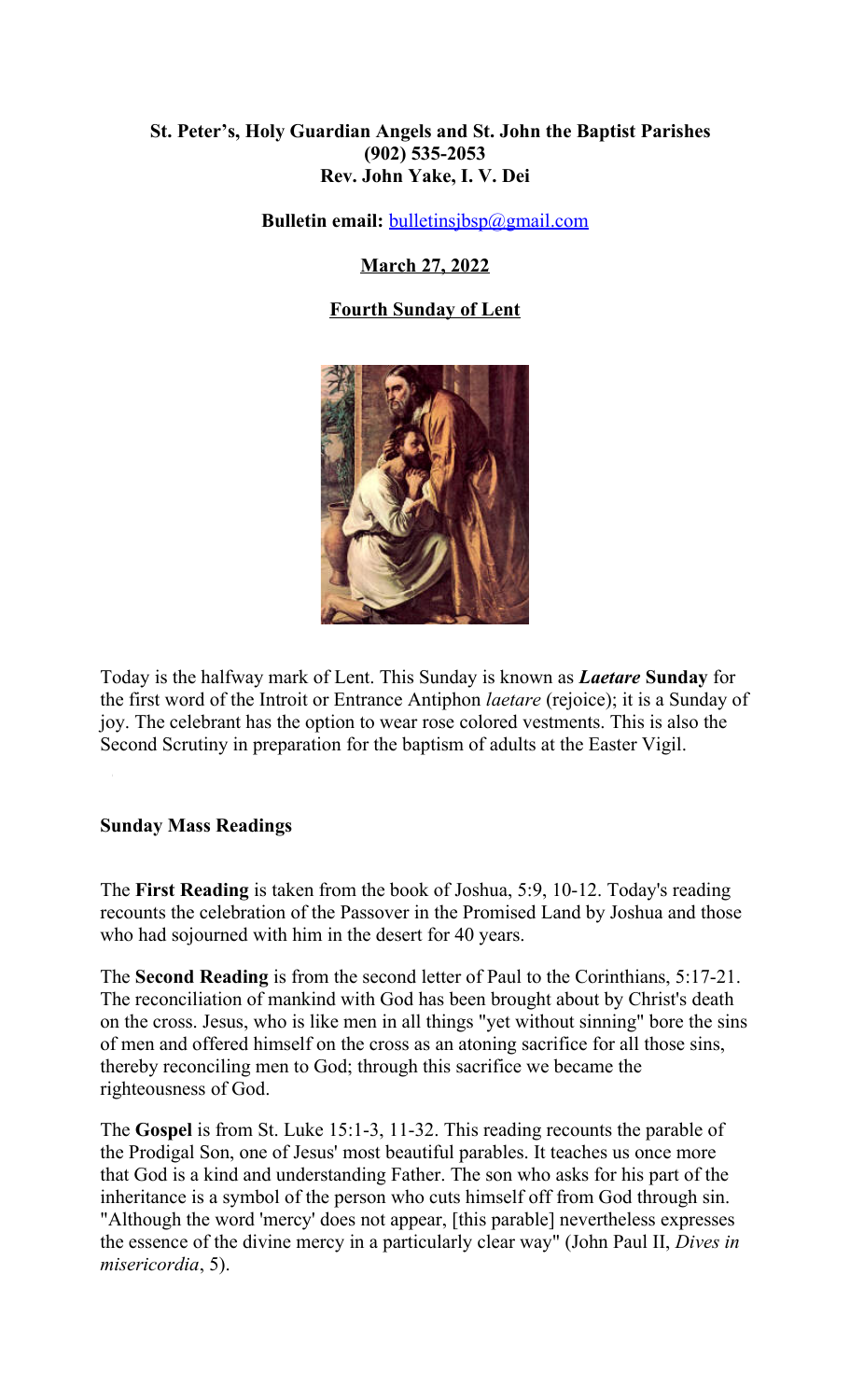Mercy — as Christ has presented it in the parable of the prodigal son — has *the interior form of the love* that in the New Testament is called *agape*. This love is able to reach down to every prodigal son, to every human misery, and above all to every form of moral misery, to sin. When this happens, the person who is the object of mercy does not feel humiliated, but rather found again and 'restored to value'. The father first and foremost expresses to him his joy, that he has been 'found again' and that he has 'returned to life'. This joy indicates a good that has remained intact: even if he is a prodigal, a son does not cease to be truly his father's son; it also indicates a good that has been found again, which in the case of the prodigal son was his return to the truth about himself" (*Dives in misericordia*, 6).

**Sacrament of Baptism please call the office: Rev. John Yake, I.V. Dei**

### **Instructors for baptism:**

Mary Fougere, SJB 902) 535-2699 Rose Pâté, SP (902) 302-7011 Vera Doucette, HGA (902) 785-4018

#### **Sacrament of Matrimony**

Please call Fr. Yake six months prior to the wedding date. Call Family Service of Eastern Nova Scotia to register for upcoming courses 902- 849-4772. Ask for Tasia Boucher, thoucher@fsens.ns.ca

### **Weekday Liturgy**

**Tuesday, March 29, 2022** SJB 4:00 PM \*Special Intentions

**Wednesday, March 30, 2022** SP 9:00 AM \*Special Intentions

**Thursday, March 31, 2022 PLEASE NOTE THIS ONLY ONCE CHANGE FROM FRIDAY TO THURSDAY HGA 11:00 AM**

### **Weekend Liturgy**

**Saturday, April 2, 2022 SH 4:00 PM HGA 5:30 PM + Adele, Ester & Simon Mombourquette, Sr.**

**Sunday April 3, 2022 SJB 9:00 AM + Josephine Morrison SP 10:30 AM \*Special Intentions**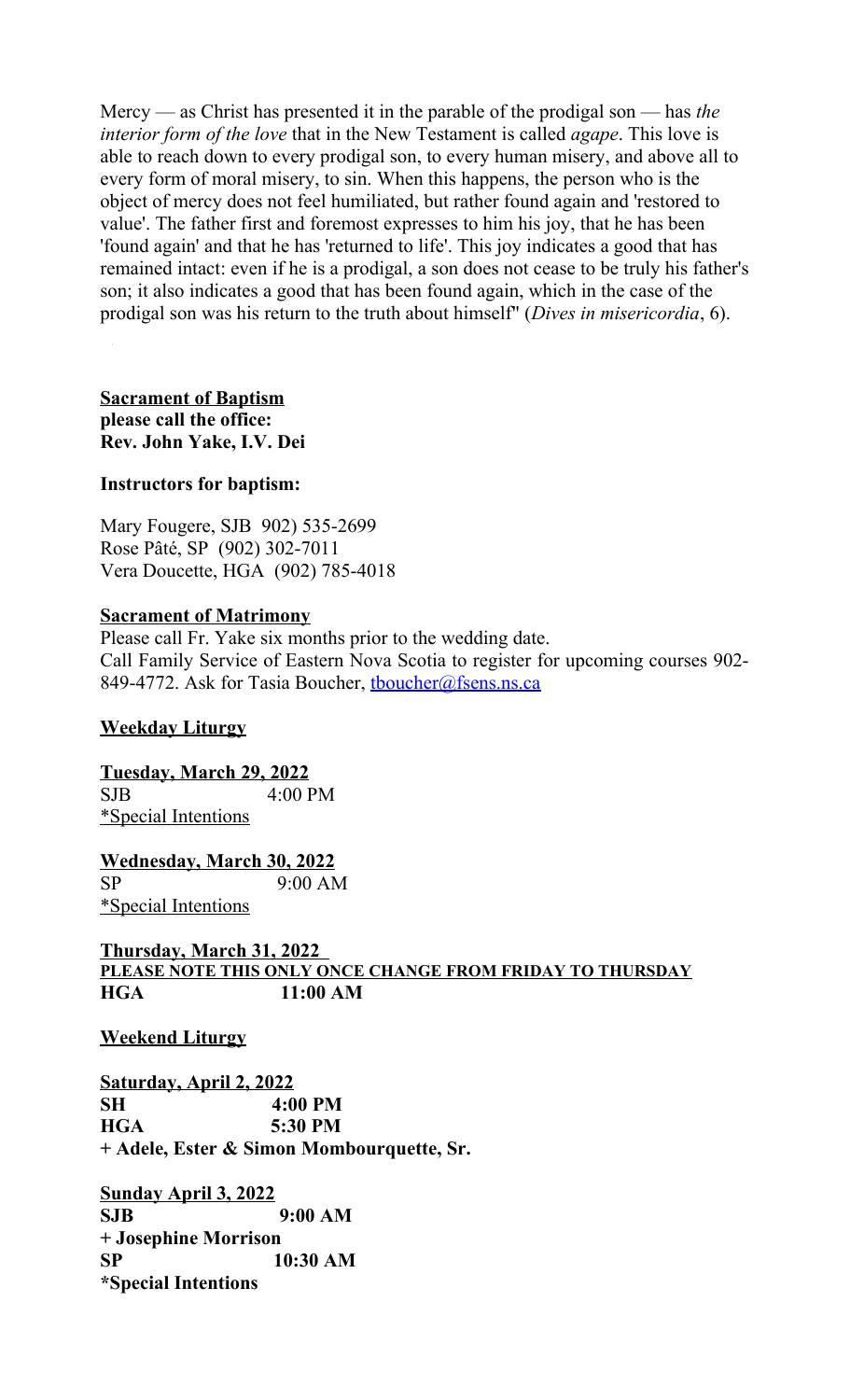## **Receipts**

# **Holy Guardian Angels Saturday, March 19, 2022**

| Envelopes & Loose                                                   | \$<br>856.00           |
|---------------------------------------------------------------------|------------------------|
| Candles                                                             | 66.85                  |
| Missals                                                             | 5.00                   |
| Share Lent                                                          | 90.00                  |
| <b>Total</b>                                                        | <u>\$1,017.85</u>      |
| <b><u>St. John the Baptist</u></b><br><b>Sunday, March 20, 2022</b> |                        |
| Envelopes & Loose                                                   | \$690.00               |
| Cemetery                                                            | 220.00                 |
| Total                                                               | <u>\$910.00</u>        |
| St. Peter's<br><u>Sunday March 20, 2022</u>                         |                        |
| Envelopes & Loose                                                   | $\mathbb{S}$<br>590.00 |
| Candles                                                             | 5.00                   |
| <b>Altar Society</b>                                                | 5.00                   |
| St. Patrick's Tea                                                   | 60.00                  |
| Cemetery Road                                                       | 25.00                  |
| <b>Total</b>                                                        | \$<br>685.00           |
|                                                                     |                        |

# **COMMUNITY EVENTS**

**HGA:** L'Ardoise Acadian Festival Meeting will be held on Sunday April 3 @ 2:00 pm, community centre meeting room. Festival dates have been set for July 28 - 31. All are encouraged to attend this meeting.

**HGA:** The Stations of the Cross will be prayed at 10:30am followed by Mass. We welcome you all.

**SJB:** The Way of the Cross will be prayed on Tuesdays at 4:00pm in the church followed by Mass.

**SJB:** Lenten folders will be made available in the church entrance.

**April 3rd is Solidarity Sunday.** This will be an opportunity to reflect and pray for "People and Planet First".

Read Bishop Kirkpatrick's letter, and follow the links for free resources and ways to support this important campaign:

[https://www.antigonishdiocese.com/share-lent-people-and-planet-first/](https://antigonishdiocese.us11.list-manage.com/track/click?u=46108c95b96680ff598b4aa1d&id=3bc85de865&e=60939d450d)

**Synod Conversations with Catechists, Coordinators, and Graduates of the Lay Formation Program:**

**April 2** in Our Lady of Fatima parish hall, Sydney River

10:30 am - 4 pm, includes lunch, join in person or via Zoom Contact: Debbie Aker, [daker@dioceseofantigonish.ca](mailto:daker@dioceseofantigonish.ca)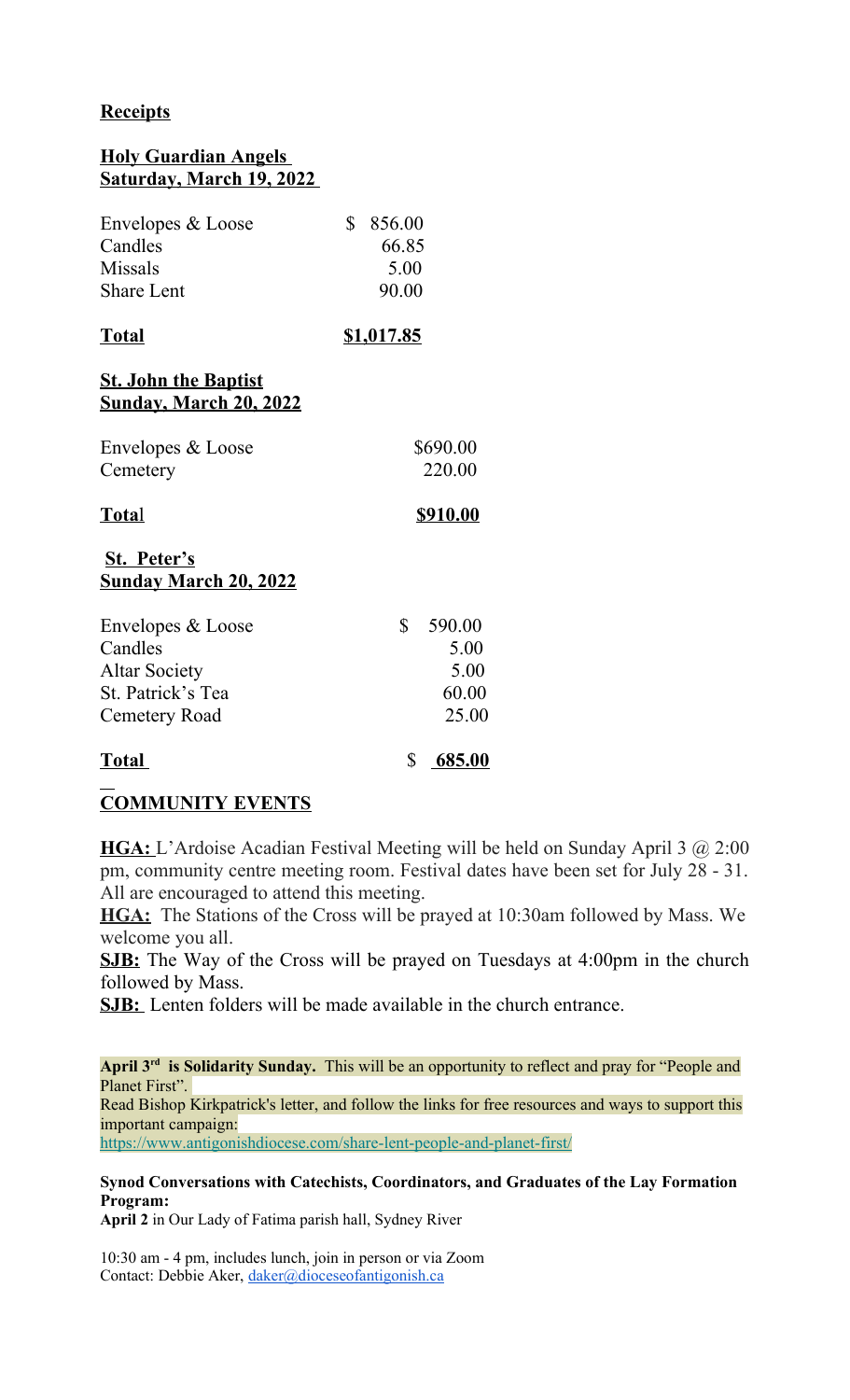#### **Wednesdays 7-8 pm through March 30 Holy Family Church, Sydney Mines** All are invited. Topics for Conversation

March 30: What is your Dream for the Church **Contact Norma Blinkhorn:** [norma@dioceseofantigonish.ca](mailto:norma@dioceseofantigonish.ca)

### **Lenten Calendar for your Synod Journey**

## **March 24-31**

#### **Fast From Lethargy; Feast on Enthusiasm**

*Let someone else do it. I'm too tired.*

We are tired. Life demands much from us. Our faith asks only that we allow and be present. In these moments of quiet, we can hear and choose.

#### **Almsgiving:**

Invite someone to Mass. Share our survey or website on your social media. Deliver a note of encouragement or an invitation to your parish or Synod event with a donation to your local food bank.

#### **Prayer:**

Offer up prayers to someone you know in need.

#### **(Tentative) Holy Week Schedule**

**Chrism Mass –** April 11, at St. Ninian's Cathedral, details TBA

#### **Wednesday, April 13, 2022**

SP 9:00 am Mass

#### **Holy Thursday, April 14, 2022**

There will be no foot-washing. 4:00pm HGA 5:30pm SP 7:00pm SJB

**Friday April 15, 2022 Friday of the Passion of the Lord** (Good Friday) 3:00 PM Service Fr. Yake will celebrate Good Friday service at Sacred Heart**.** Lay persons TBA will lead in SP, SJB, and HGA parishes.

Holy Mass is not permitted on Good Friday or Holy Saturday. The Good Friday Service typically consists of three parts: The Liturgy of the Word with Intercessions, the Veneration of the Cross, and Holy Communion. When a priest is not available to celebrate the Good Friday Service a Deacon or a lay person may do so. In this exceptional case the service consists of optional readings and the reading of the Passion of the Lord (John 18:1 – 19: 42) followed by the Stations of the Cross. Assuming that we are in transition from COVID rules there will be no individual procession for the Veneration of the Cross.

**Saturday, April 16, 2022 At the Easter Vigil in the Holy Night**: 8:30pm SH

### **Easter Sunday April 17, 2022 The Resurrection of the Lord**

8:30 AM SJB 10:00 AM SP & Chapel Island 11:30 AM HGA

**Please note: There will be no parish Masses from April 18th to April 22nd , 2022.**